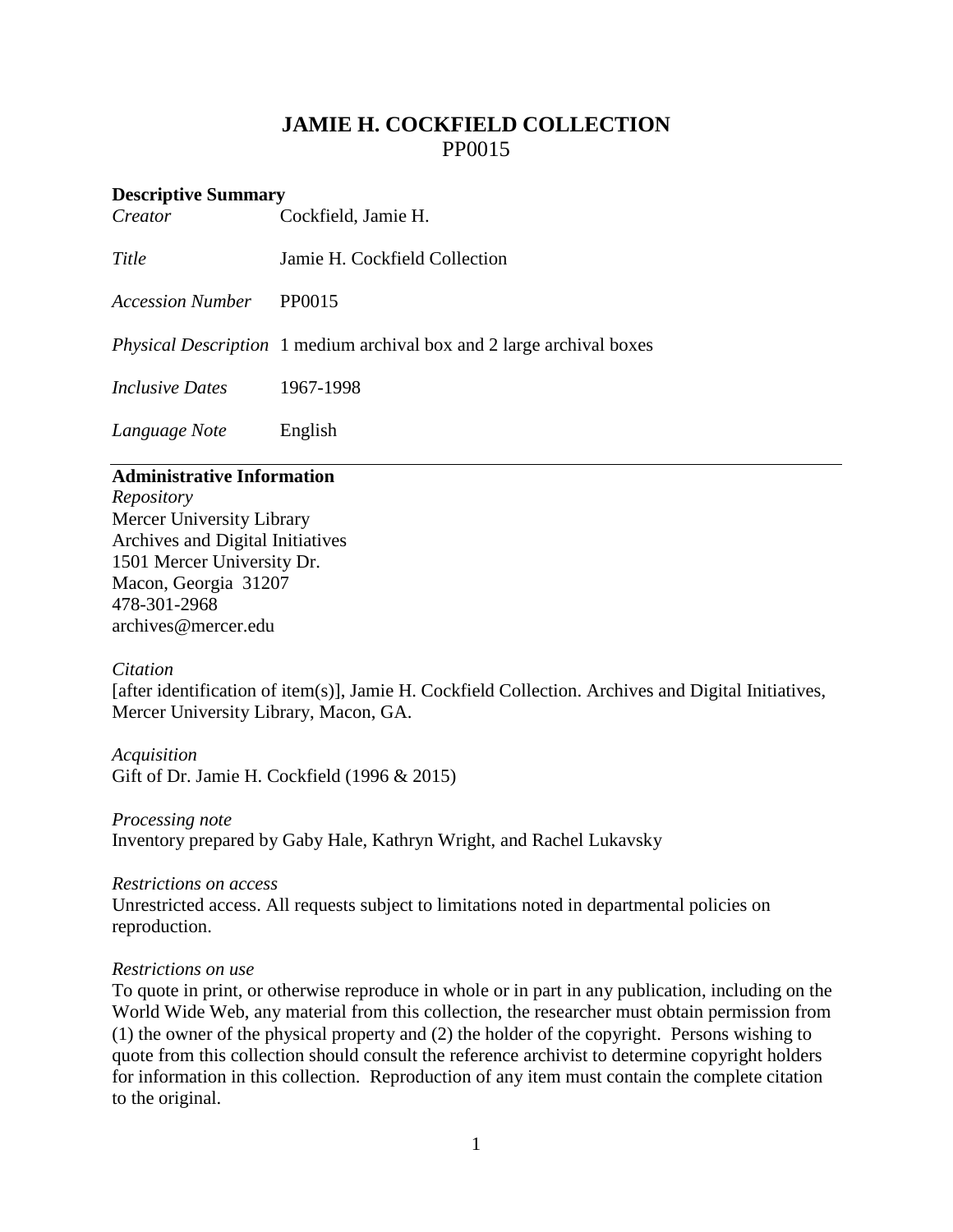# **Collection Description**

#### *Biographical Note*

Jamie H. Cockfield joined the history department at Mercer University in 1972. He received the BA degree from the University of South Carolina in 1967, the MA from the University of South Carolina in 1968, and the PhD from the University of Virginia in 1972. A specialist in Russian and Soviet history, Cockfield also addressed aspects of the military and diplomatic histories of France, Germany, and the United States. For nearly a generation, he led annual winter study tours of Russia. Cockfield was the author and/or editor of several books, including *[Dollars and](http://library.mercer.edu/search/acockfield%2C+jamie+h/acockfield+jamie+h/1%2C1%2C5%2CB/frameset&FF=acockfield+jamie+h&1%2C%2C5)  [Diplomacy: Ambassador David Rowland Francis and the Fall of Tsarism, 1916-17](http://library.mercer.edu/search/acockfield%2C+jamie+h/acockfield+jamie+h/1%2C1%2C5%2CB/frameset&FF=acockfield+jamie+h&1%2C%2C5)*; *[Germany](http://library.mercer.edu/search/acockfield%2C+jamie+h/acockfield+jamie+h/1%2C1%2C5%2CB/frameset&FF=acockfield+jamie+h&3%2C%2C5)  [and the Fashoda Crisis, 1898-99](http://library.mercer.edu/search/acockfield%2C+jamie+h/acockfield+jamie+h/1%2C1%2C5%2CB/frameset&FF=acockfield+jamie+h&3%2C%2C5)*; *[White Crow: The Life and Times of the Grand Duke Nicholas](http://library.mercer.edu/search/acockfield%2C+jamie+h/acockfield+jamie+h/1%2C1%2C5%2CB/frameset&FF=acockfield+jamie+h&4%2C%2C5)  [Mikhailovich Romanov, 1859-1919](http://library.mercer.edu/search/acockfield%2C+jamie+h/acockfield+jamie+h/1%2C1%2C5%2CB/frameset&FF=acockfield+jamie+h&4%2C%2C5)*; and *[With Snow on their Boots: The Tragic Odyssey of the](http://library.mercer.edu/search/acockfield%2C+jamie+h/acockfield+jamie+h/1%2C1%2C5%2CB/frameset&FF=acockfield+jamie+h&5%2C%2C5)  [Russian Expeditionary Force in France during Wor](http://library.mercer.edu/search/acockfield%2C+jamie+h/acockfield+jamie+h/1%2C1%2C5%2CB/frameset&FF=acockfield+jamie+h&5%2C%2C5)ld War I*.

#### *Scope and Content Note*

The Cockfield Papers contain materials compiled by Cockfield during the 1970s, 1980s, and 1990s, while teaching at Mercer University. The collection contains correspondence, newspaper clippings, items related to the business of the history department, minutes of meetings of the Board of Student Publications, and items related to the Faculty Welfare Committee and College of Liberal Arts. Jamie H. Cockfield gave the papers to the Archives in August 1996.

In 2015 three additional boxes were received. They have been arranged into boxes 2, 3, and 4 as SERIES 8 in this finding aid, and the materials are arranged chronologically by year. Folders contain primarily correspondence, which may not be in date order within a particular year. Other materials include committee reports, course and departmental documents, and scholarly research.

#### *Subjects*

Cockfield, Jamie H. University of South Carolina University of Virginia Russia Soviet Union Mercer University

*Related Material* Mercer University CLAS History Department Jamie H. Cockfield Biographical File

# **Container List**

#### $Box 1$ </u>

Folder 1/1: Newspaper Clippings about the *Cluster* dispute, 1975

Folder 1/2: Letters related to the *Cluster* dispute, 1974-1976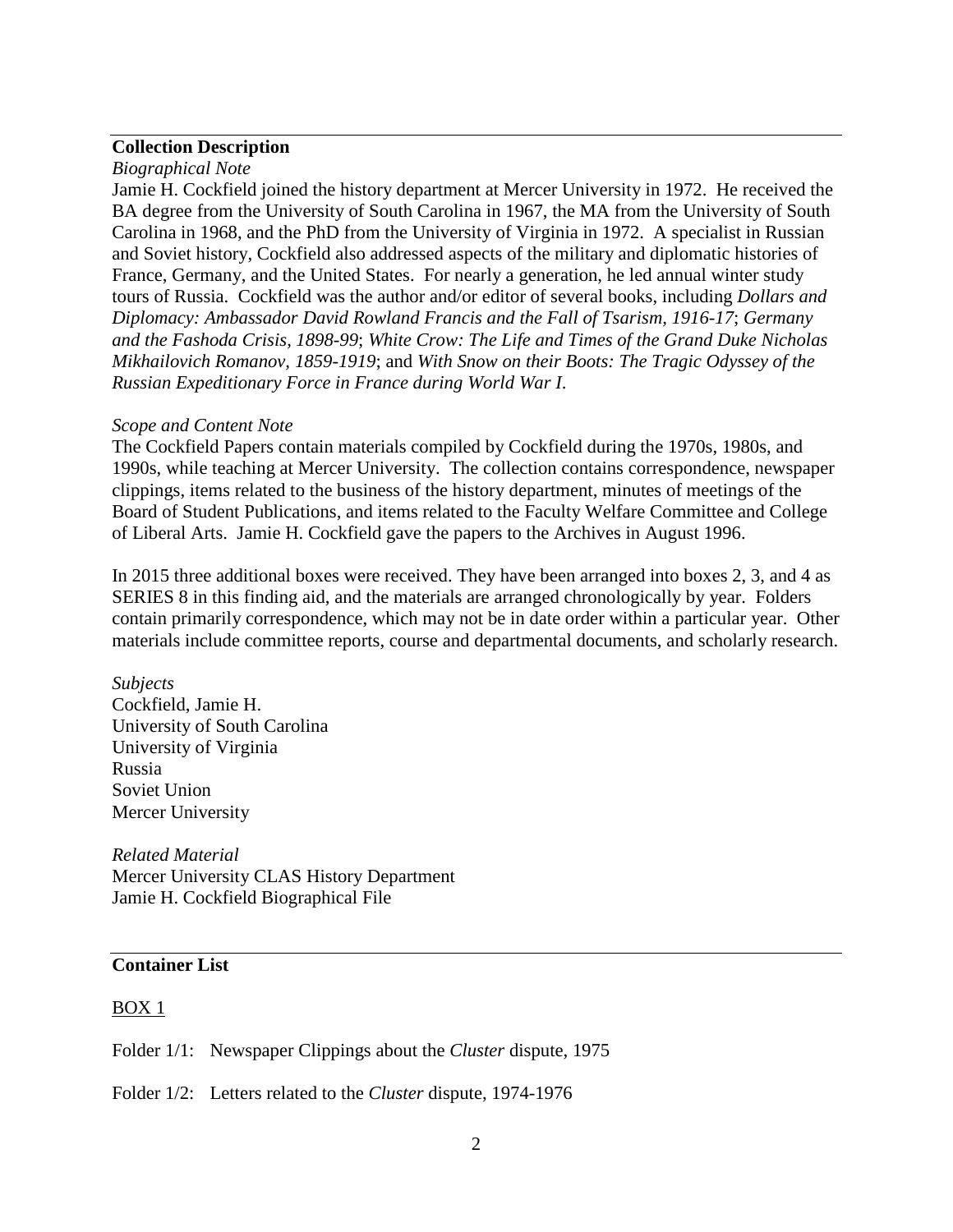- Folder 1/3: Board of Student Publications, Publications Board, and Ad Hoc Committee Minutes, 10/1975-04/1976
- Folder 1/4: History Department Business, 1996-1998 (Folder 1 of 2)
- Folder 1/5: History Department Business, 1996-1998 (Folder 2 of 2)
- Folder 1/6: College of Liberal Arts, 1996-1997
- Folder 1/7: Faculty Welfare Committee, 1975-1982 (Folder 1 of 2)
- Folder 1/8: Faculty Welfare Committee, 1984-1985 (Folder 2 of 2)
- Folder 1/9: Self Study Purpose Committee, 1982-1983
- Folder 1/10: Publications Board, 1973-1977
- Folder 1/11: Grants and Fellowships, 1983-1986

#### BOX 2:

- Folder 2/1: Correspondence, 1970-1972
- Folder 2/2: Correspondence, News Article, and Book Edits, 1973
- Folder 2/3: Correspondence, 1974
- Folder 2/4: Correspondence, 1975
- Folder 2/5: Correspondence, 1976
- Folder 2/6: Correspondence and News Release, 1977
- Folder 2/7: Correspondence and Promotion Guidelines, 1978
- Folder 2/8: Correspondence and Memoranda, 1979
- Folder 2/9: Correspondence, Memoranda, and Postcards, 1980
- Folder 2/10: Correspondence, Memoranda, and Proposals, 1981
- Folder 2/11: Correspondence, Memoranda, Expense Reports, Reviews, and News Articles, 1982
- Folder 2/12: Correspondence and Postcards, 1983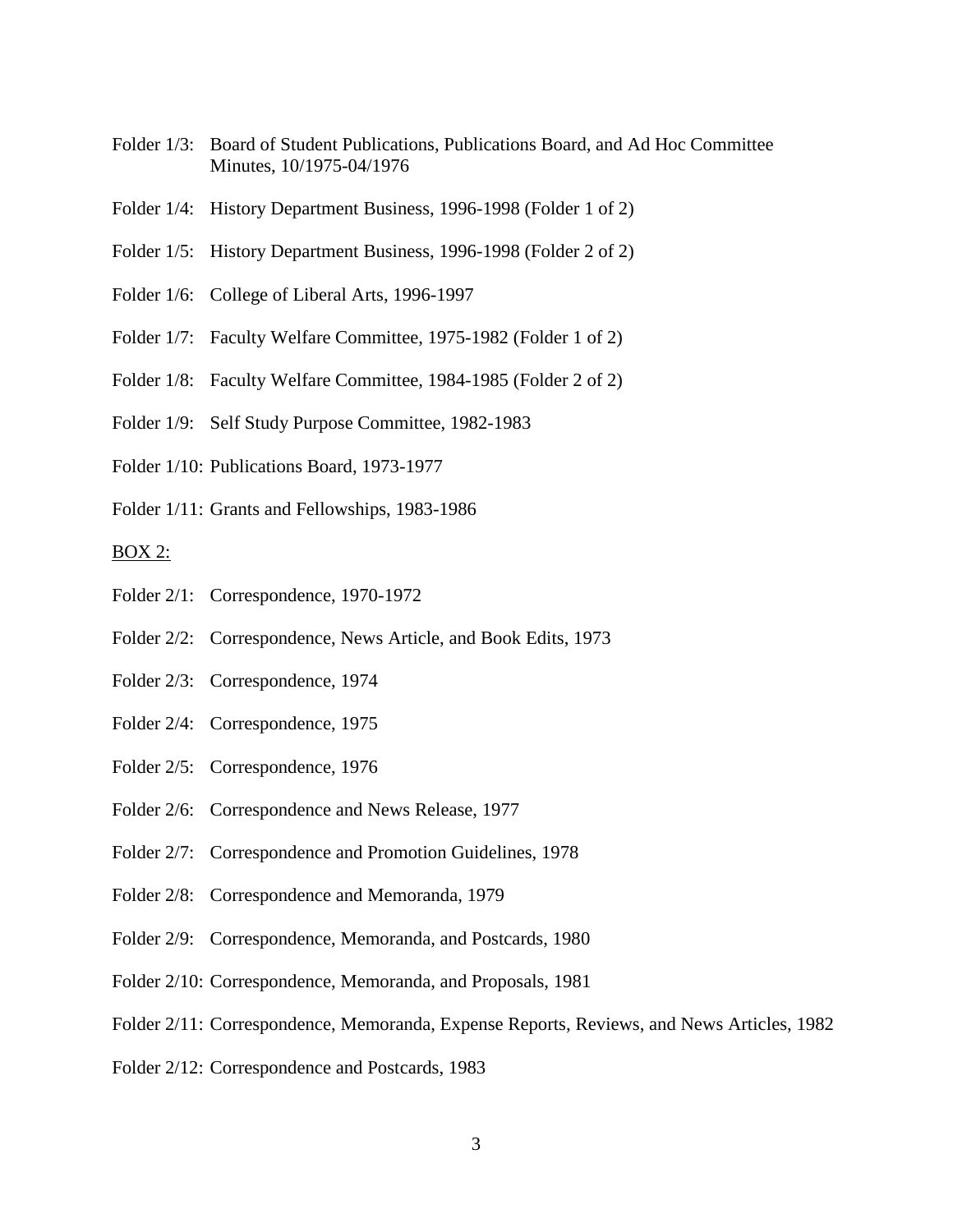- Folder 2/13: Correspondence, Postcards, and Cards, 1984
- Folder 2/14: Correspondence and Invoices, 1985
- Folder 2/15: Correspondence, 1986
- Folder 2/16: Correspondence, Invoices, and Agreements, 1987
- Folder 2/17: Correspondence, Memoranda, News Articles, and Resumes, 1988
- Folder 2/18: Correspondence, Memoranda, Resumes, Inventory, and Registration Summary, 1989
- Folder 2/19: Correspondence, Memoranda, Requisitions, and Inventory, 1990
- Folder 2/20: Correspondence, 1991
- Folder 2/21: Correspondence and Conference Minutes, 1992
- Folder 2/22: Correspondence, 1993
- Folder 2/23: Correspondence and Memoranda, 1994
- Folder 2/24: Correspondence, 1995
- Folder 2/25: Correspondence and Invoices, 1996
- Folder 2/26: Correspondence, Proposals, Applications, and Invoices, 1996

#### BOX 3:

- Folder 3/1: Correspondence, Forms, Memoranda, and Exams, 1997
- Folder 3/2: Correspondence, Papers, Invoices, Cover Proofs, and Syllabi, 1997
- Folder 3/3: Correspondence, Requests, Forms, Applications, Pamphlets, Resumes, Plane Tickets, News Articles, 1998
- Folder 3/4: Correspondence, Memoranda, Expense Voucher, and Invoices, 1999
- Folder 3/5: Correspondence, Papers, Programs, Syllabus, and Requests, 2000
- Folder 3/6: Correspondence, Memoranda, Reservations, and Receipts, 2001
- Folder 3/7: Correspondence, Application, and Schedules, 2002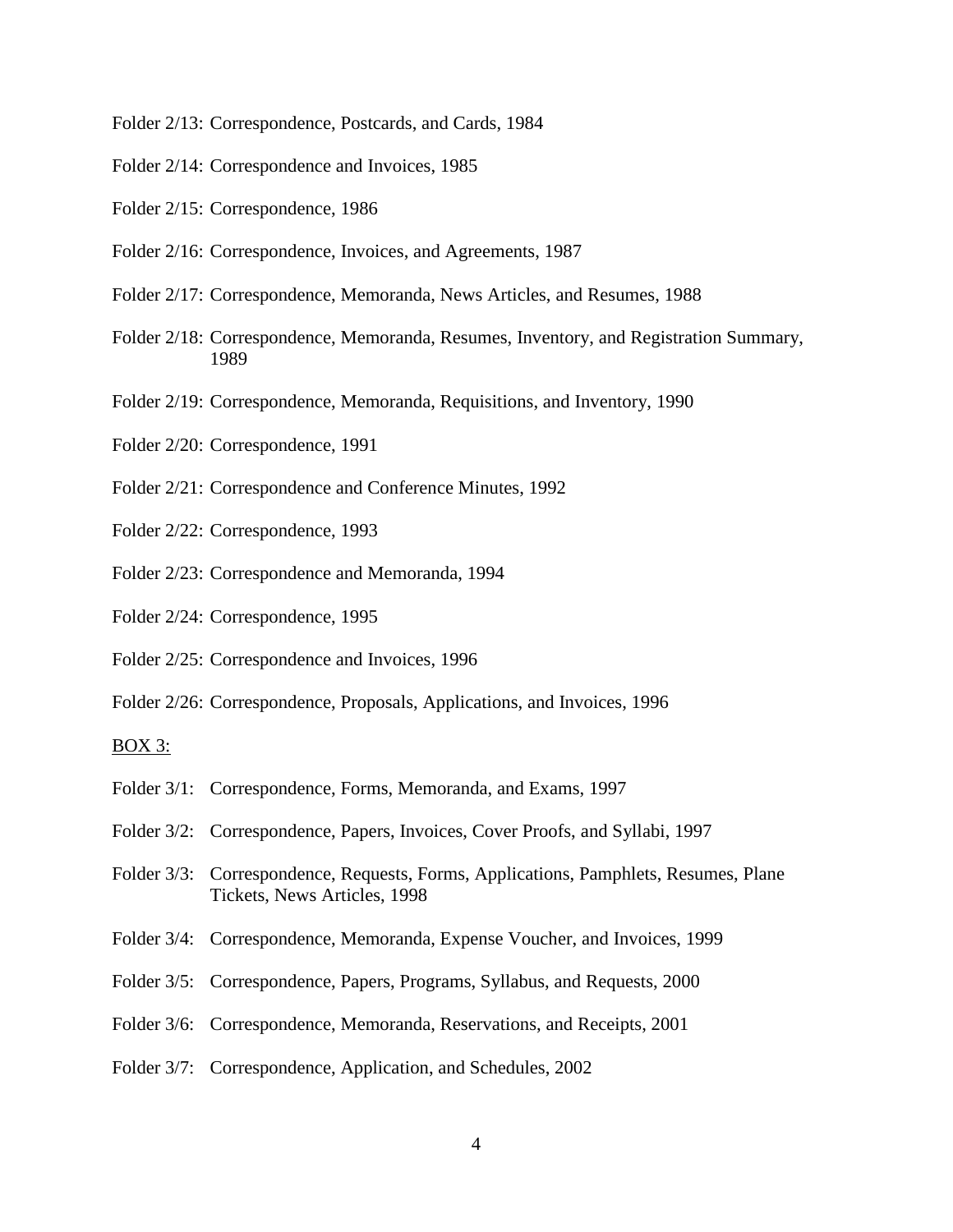- Folder 3/8: Correspondence, Memoranda, Schedule, and Request, 2003
- Folder 3/9: Correspondence, Request, and Certificate, 2004
- Folder 3/10: Correspondence and Fliers, 2005
- Folder 3/11: Correspondence and Reports, 2006
- Folder 3/12: Correspondence, 2007
- Folder 3/13: Correspondence and Requests, 2008
- Folder 3/14: Correspondence, Receipts, and Program, 2009
- Folder 3/15: Correspondence, 2010
- Folder 3/16: Correspondence, 2011
- Folder 3/17: Correspondence, 1990-1993: undated
- Folder 3/18: Correspondence and Resume, 10/1993-1996, 2006
- Folder 3/19: Correspondence, Requests, and Invoices
- Folder 3/20: Correspondence, 2006-2011
- Folder 3/21: "The Black Death", 2008
- Folder 3/22: "Blackwell's Encyclopedia of War" Entries
- Folder 3/23: Brusilov Article
- Folder 3/24: Correspondence with Empire Press
- Folder 3/25: Correspondence with Students (Folder 1 of 3)
- Folder 3/26: Correspondence with Students (Folder 2 of 3)
- Folder 3/27: Correspondence with Students (Folder 3 of 3)
- Folder 3/28: History 111 Syllabus
- Folder 3/29: History 112 Syllabus, 2005
- Folder 3/30: Publications and Vitae